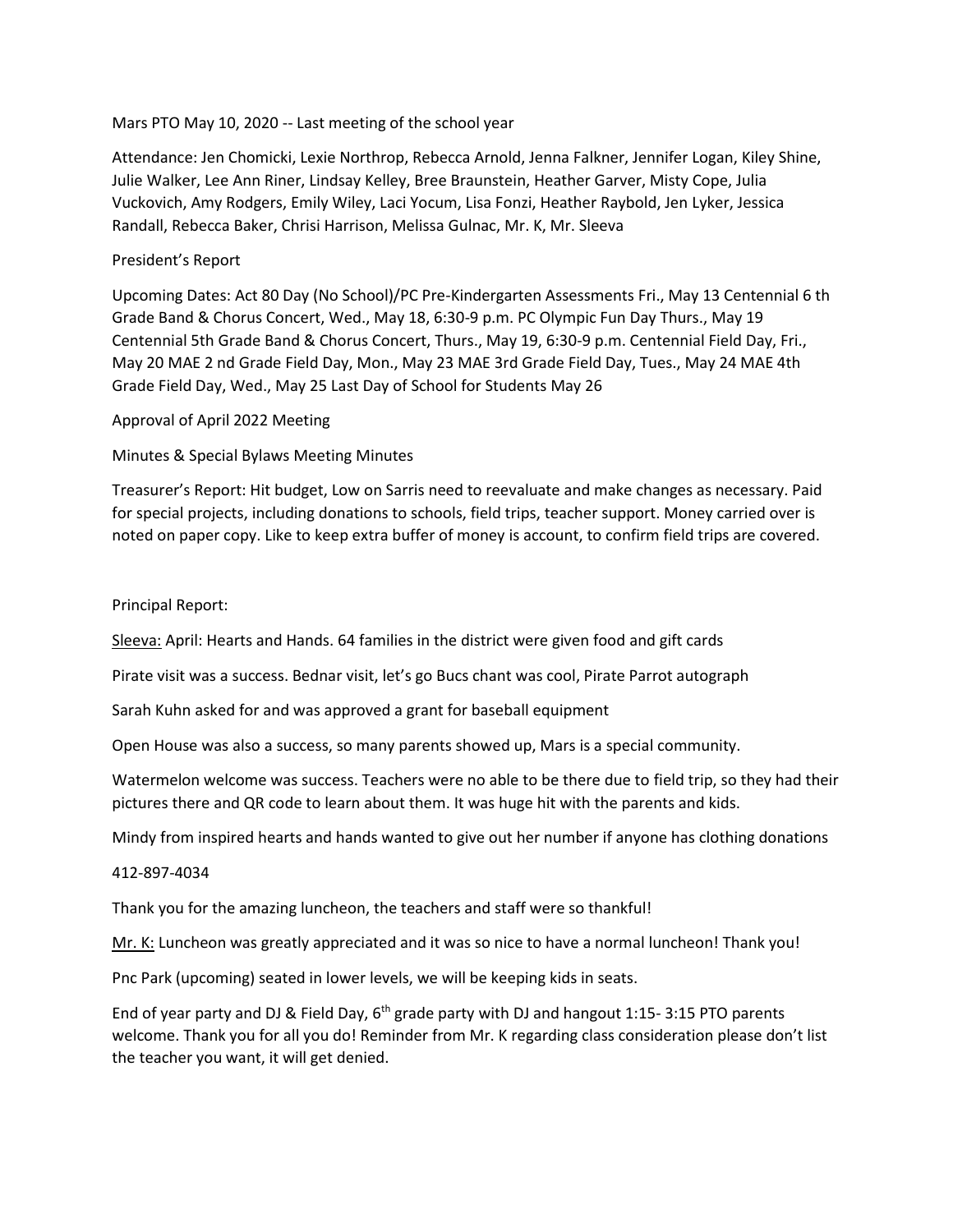Teacher's Liaison: Kiley Shine, Thank you for the luncheon, it was a huge hit. Too many thanks you to read. Teachers have been overwhelmed with kindness. Thank you.

-Teachers pay teachers is going well and most are using, 116 registered. 120 total… some are saving the bulk of use until the start of next school year. Ideas for the rest of the money

Teachers pay teachers breakdown: 57% English, 25% Math, 48% specialties, 15% Arts & music

-Yes to indoor recess games, special ed teachers gave specific ideas and they were approved. The rest of the money was divided equally.

-Lego Kits were approved

Suggestion on Keystone Safari, while it was fun, could we switch and do field trip later in the year, the weather is too unpredictable in April. Overall better than children's museum.

Spiritwear Vendor Vote: APPROVED

March For Mars Vote: APPROVED

Sarris Candy Vote: APPROVED

Luncheon Wrap Up: \$7,000 in collections, snack cart was a huge success, Mars popcorn was provided, \$30 gift card to each staff. There are extra snacks for the last week of school, \$180 left in donations,

Field Trips: Wrapping up it has been successful overall. Thoughts for next year, Fire hall in early April? Also, confirme donation amount as \$1000

Field Day: 2<sup>nd</sup> grade Jen Bainbridge sprained ankle, need to make adjustments, extra help needed. Jennifer Logan and Lee Ann Riner have volunteered to help with maps, infor for the day.

Centennial: Overwhelming amount of volunteers, in good shape. Checking in at the MAC, setting up floaters, overall ready to go.

6 th grade picture? Working out details

PC: 95% full on volunteers, rain plan? There will be no other date.

Elections: 2022/2022 school year

President: Jennifer Logan

Vice President: Rebecca Arnold

Secretary: Lexie Northrop

Treasurer: Jen Chomicki (training year for Chrisi Harrison)

PC Building Chair: Lindsey Kelly, Bree Braunstein, Julie Vuckovich

MAE Building Chair: Emily Wiley, Beca Baker, Sarah Meisel, Carly Bartle